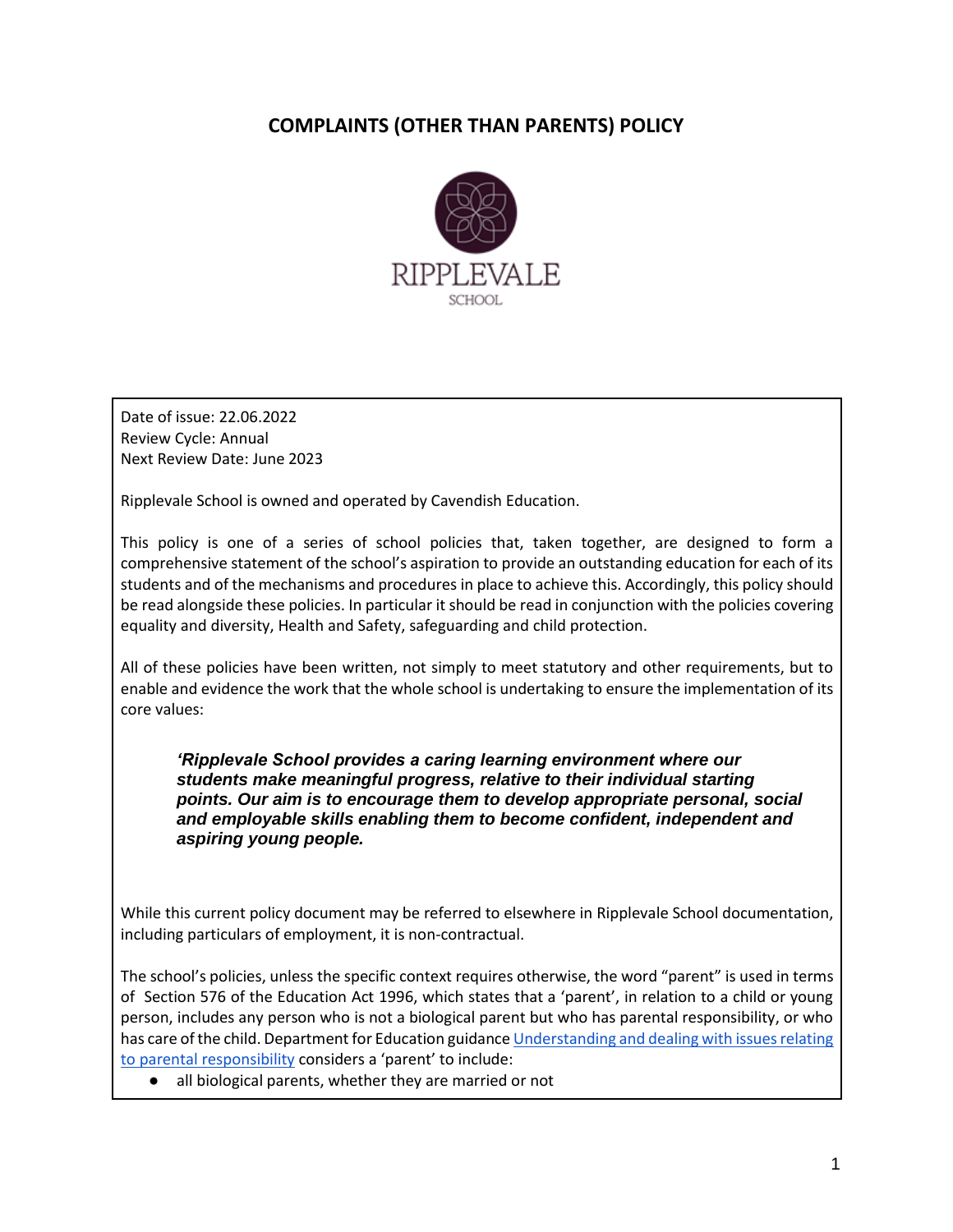- any person who, although not a biological parent, has parental responsibility for a child or young person - this could be an adoptive parent, a step-parent, guardian or other relative
- any person who, although not a biological parent and does not have parental responsibility, has care of a child or young person

A person typically has care of a child or young person if they are the person with whom the child lives, either full or part time and who looks after the child, irrespective of what their biological or legal relationship is with the child.

The school employs the services of the following consulting companies to ensure regulatory compliance and the implementation of best practice:

- Peninsula BrightHR
- Peninsula BusinessSafe (Health and Safety)
- Atlantic Data (DBS)
- Educare (online CPD)

Ripplevale School is committed to safeguarding and promoting the welfare of children and young people and expects all staff, volunteers, pupils and visitors to share this commitment.

All outcomes generated by this document must take account of and seek to contribute to safeguarding and promoting the welfare of children and young people at Ripplevale School.

The policy documents of Ripplevale School are revised and published periodically in good faith. They are inevitably subject to revision. On occasions a significant revision, although promulgated in school separately, may have to take effect between the re-publication of a set of policy documents. Care should therefore be taken to ensure, by consultation with the Senior Leadership Team, that the details of any policy document are still effectively current at a particular moment.

# **1 Introduction**

Ripplevale School is proud of the quality of teaching and pastoral care provided to its pupils / students and is committed to meeting the needs of its various stakeholders so that any issues or queries can be dealt with positively and proactively.

However, if an individual who is not covered by the school's Parental Complaints Policy has a concern they wish to complain about, they can expect it to be treated by the School in accordance with the following procedure.

It should be noted that unlike the Parental Complaints Policy, which is based on the School's obligations under th[e The Education \(Independent Schools Standards\) Regulations,](https://www.legislation.gov.uk/uksi/2014/3283/pdfs/uksi_20143283_en.pdf) there is not a requirement for the school to have a procedure in place to hear non-parental complaints. However, due to the school's intention to work closely and positively with all stakeholders, and to use complaints as a source of feedback that can help it to continuously improve, these discretionary procedures exist.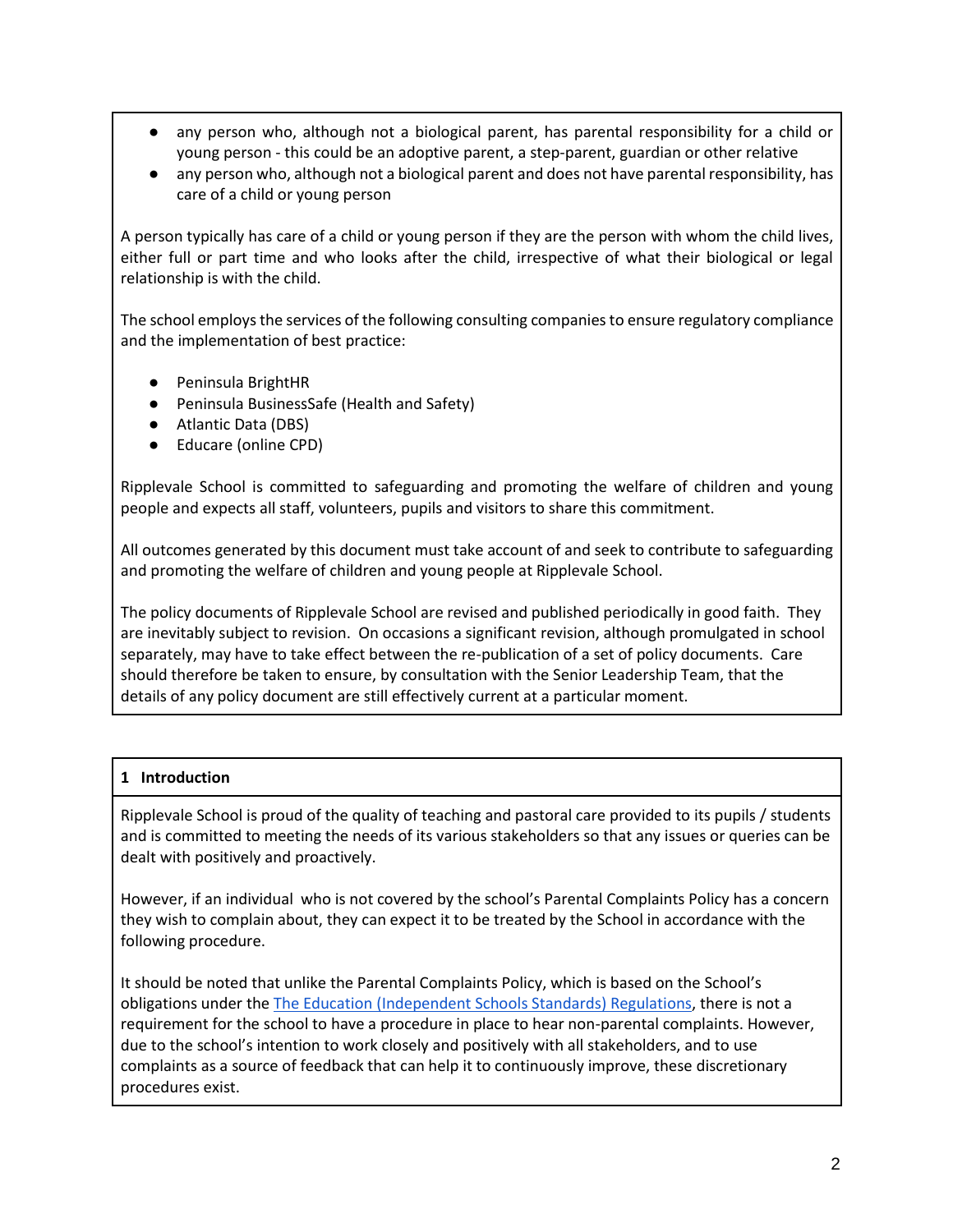This policy is available on the school website and can be made available in hardcopy upon request to the Headteacher's office. It can also be made available in larger print or in a more accessible format if required. If someone needs assistance raising their concern or complaint at any Stage in the procedure, for example because of a disability, they should contact the Headteacher's office who will be happy to make appropriate practicable arrangements.

The procedures set out below may be adapted on occasion as appropriate to meet the policy aims and the circumstances of each case.

#### **2 Aim and Outline Summary**

The aim of the school's Complaints (Other Than Parents) Policy is to provide a structure to ensure that any other-than-parental complaint is managed appropriately and effectively.

We are always interested to receive feedback and hear any concerns, and we do our best to respond constructively and in a timely way. Often, by receiving and responding to feedback, there is an opportunity to reflect, learn and make adjustments.

Potential complainants are assured that the school aims to treat all complaints seriously, sensitively and confidentially.

#### **3 Confidentiality**

As appropriate, all participants (including parents and staff members) utilising the school's Complaints (Other Than Parents) Policy must ensure that correspondence, statements and records relating to individuals are kept confidential except where the Secretary of State or a body conducting an inspection under section 109 of the Education and Skills Act 2008 requests access to them.

#### **4 Scope**

The provisions and entitlements of the school's Complaints (Other Than Parents) Policy apply to relevant individuals who may wish to make a complaint and who are not covered by the Parental Complaints Policy.

Please note that:

- parents should refer to the Parental Complaints Policy and are not able to have their concerns considered via the Non-Parental Complaints Policy
- for regulatory and confidentiality reasons, other than in relevant safeguarding circumstances, the school does not process complaints made by someone on behalf of another parent or another parent's child apart from themselves and their child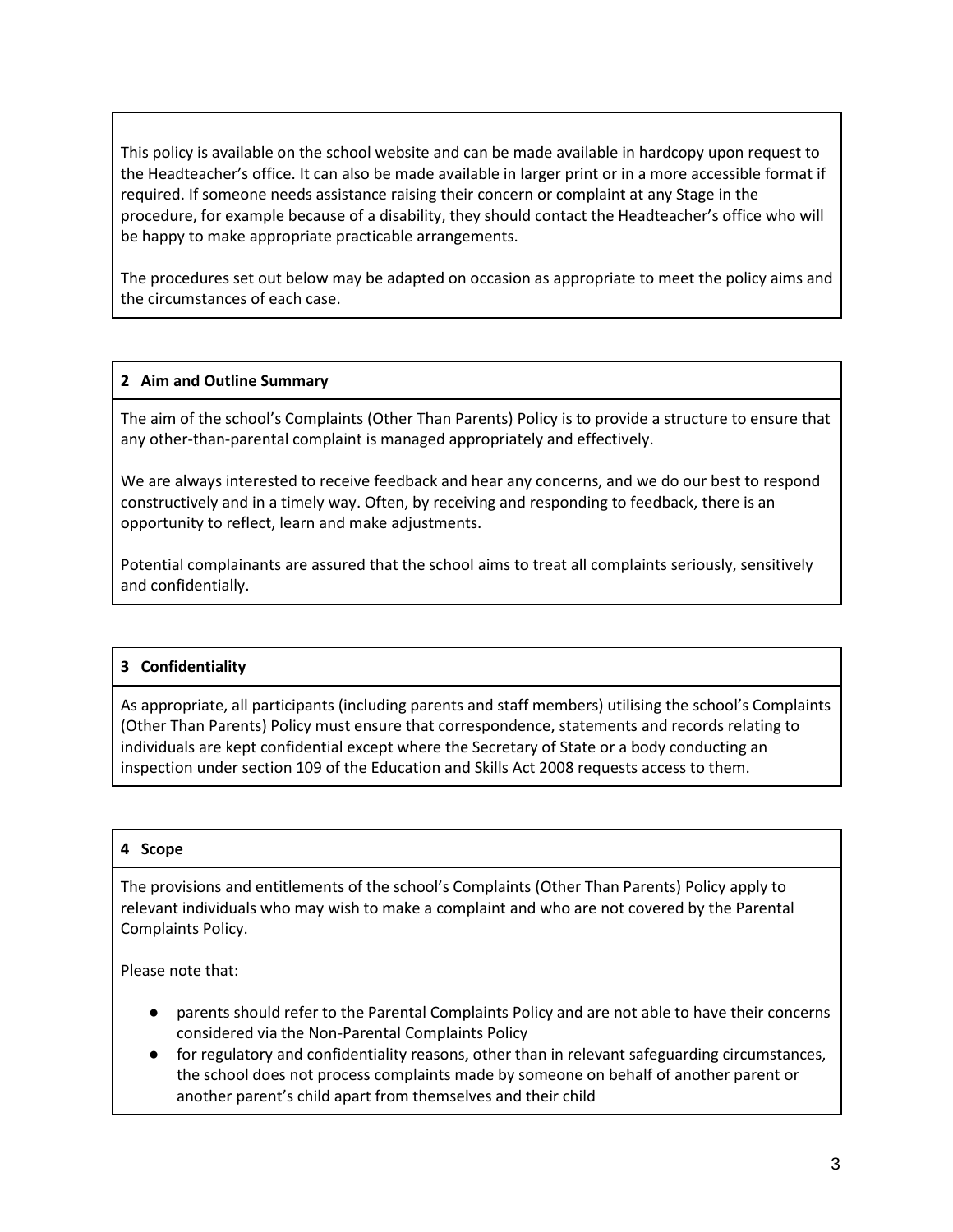- students regardless of their age should address any complaint to their Form Tutor, classroom teacher, Head of Year, member of the Senior Leadership Team, the School Council
- a complaint from a staff member will usually be dealt with by the school's Grievance Policy
- those using services provided by providers other than the school who may use school premises or facilities; such complaints should be directed to those providers who will have their own complaints procedure

Given the importance placed upon safeguarding in the school, complaints about some safeguarding / child protection matters will be primarily handled under the school's child protection and safeguarding policy and in accordance with relevant statutory guidance.

#### **5 Offering possible resolution to complaints**

Individuals using this Complaints (Other Than Parents) Policy are encouraged to share what actions they feel might resolve the problem at any Stage, which may assist the School in making its response.

The school seeks to keep in mind ways in which a complaint can be appropriately resolved. It might be sufficient to acknowledge that the complaint is valid in whole or in part, and it may be appropriate to offer one or more of the following:

- an apology
- an explanation
- an admission that something could have been handled differently or better
- an assurance (where possible) that the event complained of will not recur, with an explanation of the steps that have been taken to reasonably ensure that it will not happen again
- an undertaking to review School policies or practice in light of the complaint
- a dismissal of the complaint in whole or in part, with an explanation why that dismissal is appropriate

An admission that the school could have handled a situation better is not the same as an admission of negligence.

# **6 Managing Other-Than-Parental Complaints**

This Policy contains a complaints procedure to deal with complaints from individuals who are not parents of pupils.

It provides for three Stages: informal, formal and a governance review..

An individual (who is not a parent) with a complaint is asked to follow the three Stages of the procedure in sequence.

# **6a STAGE 1 – Informal Resolution**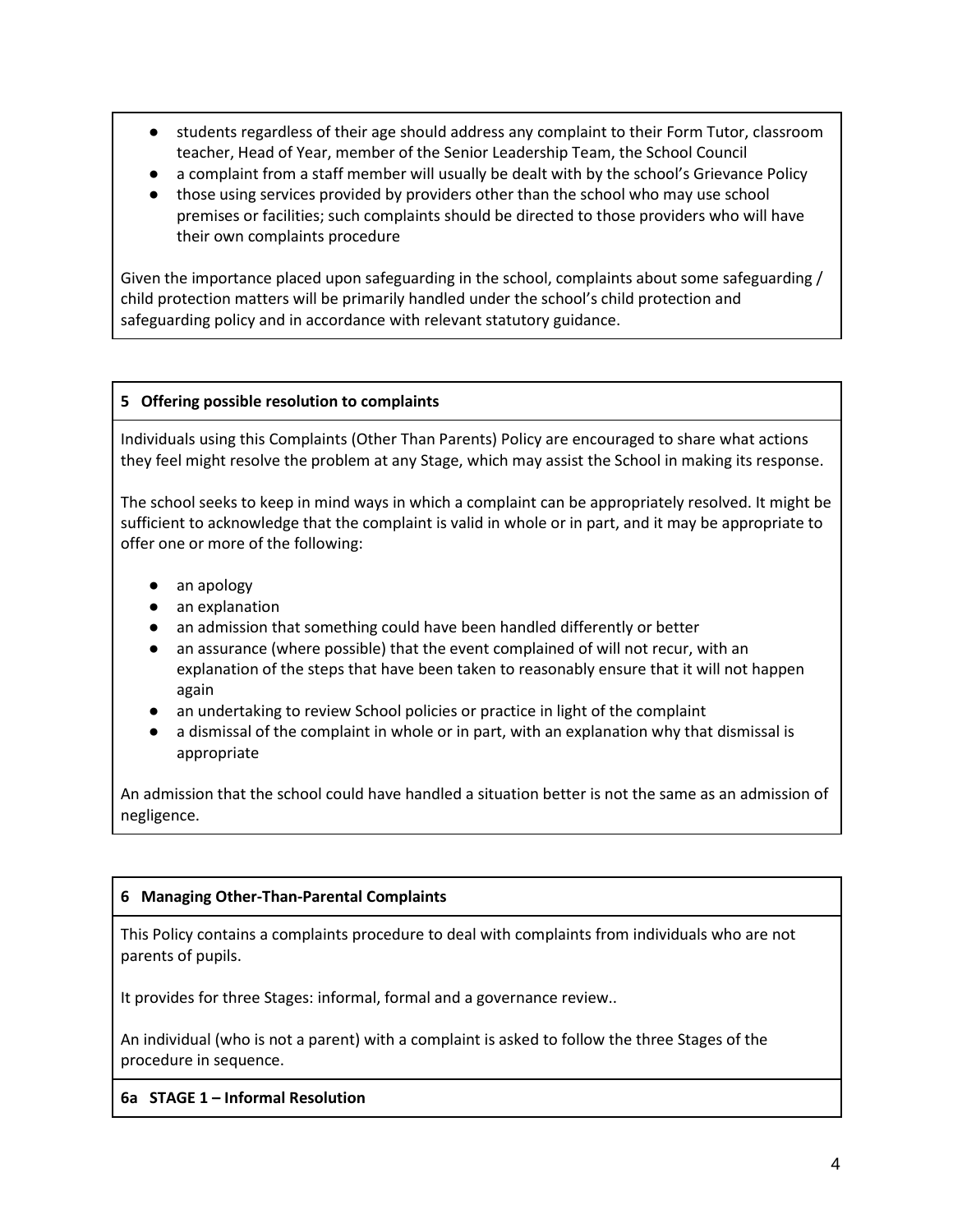It is hoped that most complaints will be resolved quickly and informally.

**Initiating a Stage 1 complaint:** If an individual wishes to make a complaint they should normally contact the school. In most cases the matter will be resolved at this point to the individuals' satisfaction. Individuals may make the complaint through a telephone call, email, in person or by letter.

The school will nominate an individual to consider the Stage 1 complaint and to respond to the complainant within **10 school working days** (or during the school holidays within **15 school working days**).

The nominated member of staff will make notes of all complaints and the dates on which they were received and concluded at Stage 1.

All identified Stage 1 complaints are logged centrally by the School.

In the event that the Stage 1 process does not reach a satisfactory resolution, then the complainant will be advised to proceed to Stage 2 below.

# **6b STAGE 2 – Formal Resolution**

A complaint will usually progress to the formal stage (Stage 2) only after first being considered at the preliminary stage (Stage 1) and only then if the complainant explicitly intends to escalate a matter to the formal stage.

**Initiating a Stage 2 complaint:** If the complaint cannot be resolved on an informal basis at Stage 1, then the complainant should put their complaint in writing to the Headteacher, giving details of their complaint (such as dates / times of events, relevant documentation etc). The Headteacher will acknowledge receipt of the complaint **within 5 school working days** (or as soon as reasonably practicable during school holidays).

The Headteacher will decide, after due consideration, the appropriate course of action to take. In most cases they or a member of the team will meet with the parents concerned **within 10 school working days** of receiving the complaint, to discuss the matter.

If possible, a resolution will be reached at this stage. If further investigation is required, the Headteacher will normally delegate that responsibility to a member of their team; that person will report back to the Headteacher, without themselves making a judgement on the complaint.

Once the Headteacher is satisfied that so far as practicable all of the relevant facts have been established they will review all relevant material, form a judgement and then will confirm the outcome of the Stage 2 to the complainant in writing, normally **within 20 school working days**. If a longer period is required for the Stage 2 process, they will write to the parent(s) to explain the reasons.

The team will keep written records of all meetings and interviews held in relation to the complaint.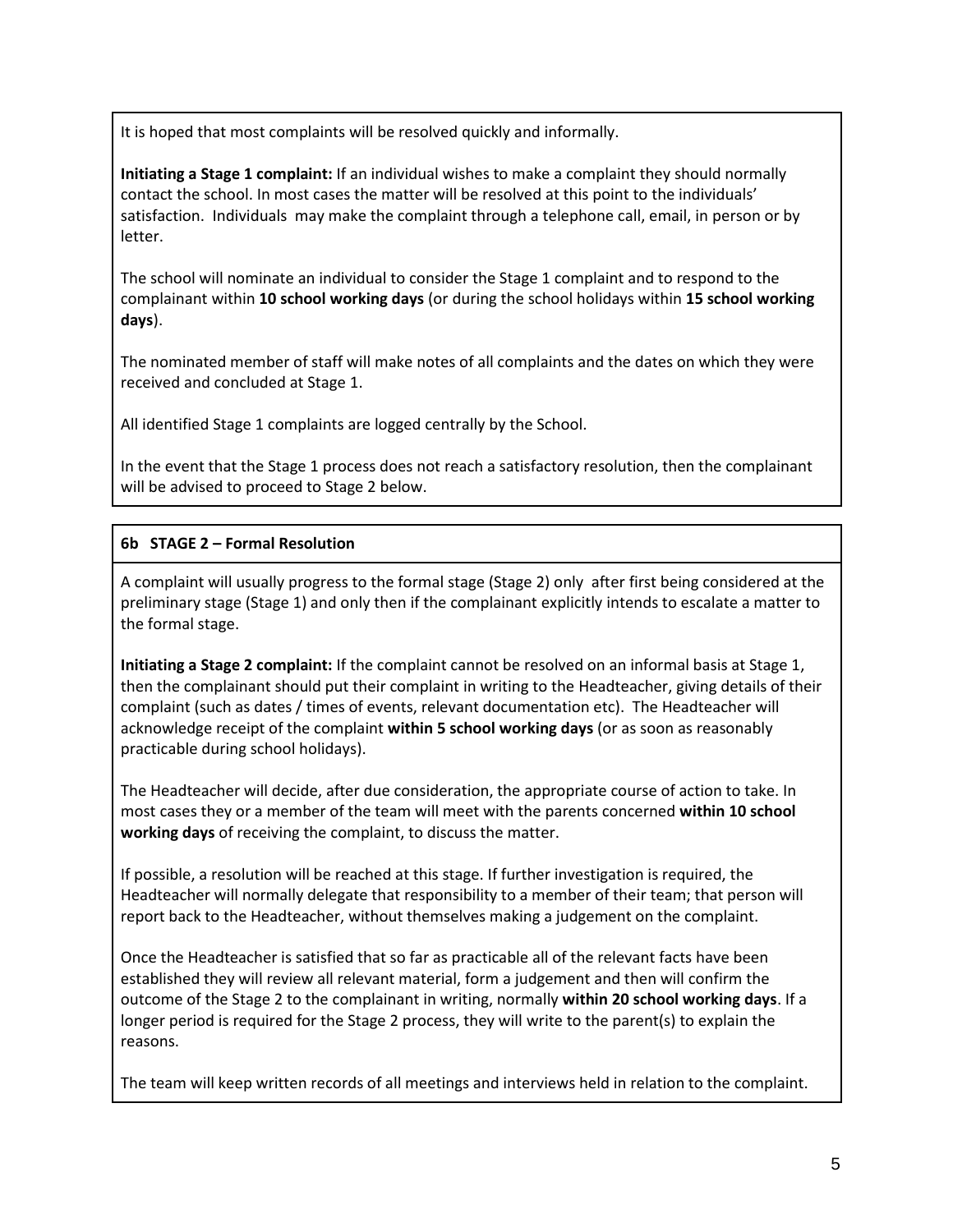If the complainant is not satisfied with the outcome at the end of the Stage 2 process, they should proceed to Stage 3 by contacting the governance body **within 5 school working days** of their receipt of the formal completion of the Stage 2 process.

# **6c STAGE 3 – Formal Resolution**

If individuals seek to invoke Stage 3 if they are not satisfied with the Stage 2 outcome, they are referred to a member of the Governance Board.

A member of the governance team will be appointed to consider the complaint.

Contrary to the Parental Complaints Policy, there will not be a Panel, an independent representative or a hearing as part of the Stage 3 procedure for non-parental complaints.

Once appointed, the governance colleague considering the complaint will review steps taken thus far by the school, will engage with those who have managed the process at Stage 1 and Stage 2 and will consider whether the School has acted reasonably and considered the complaint appropriately.

If required, further investigation and fact finding will take place in order to ensure the Stage 3 review has been sufficiently robust.

In the event of an individual stating their intention to initiate or having initiated legal proceedings with regard to the complaint, the governance colleague will usually still go ahead in accordance with this Policy but reserves the right to delay their response or terminate the process, if appropriate.

The complainant will receive the outcome of the Stage 3 review in writing **within 21 school working days**.

In all cases of a complaint reaching Stage 3, the School will take the opportunity, outside of the Complaints Procedure, formally to look beyond the immediate complaint to ensure that it does not represent a deeper problem that needs to be remediated.

# **6d What an individual should do if dissatisfied with the Stage 3 outcome**

The conclusion of a Stage 3 complaint is the final step in the School's procedures.

# **7 Potential impacts on timeframes**

If other bodies are investigating aspects of the complaint, for example the police, local authority safeguarding teams or Tribunals, this may impact on the School's ability to adhere to the timescales within this procedure or result in the procedure being suspended until those public bodies have completed their investigations. Where any such delay can be avoided, it will be.